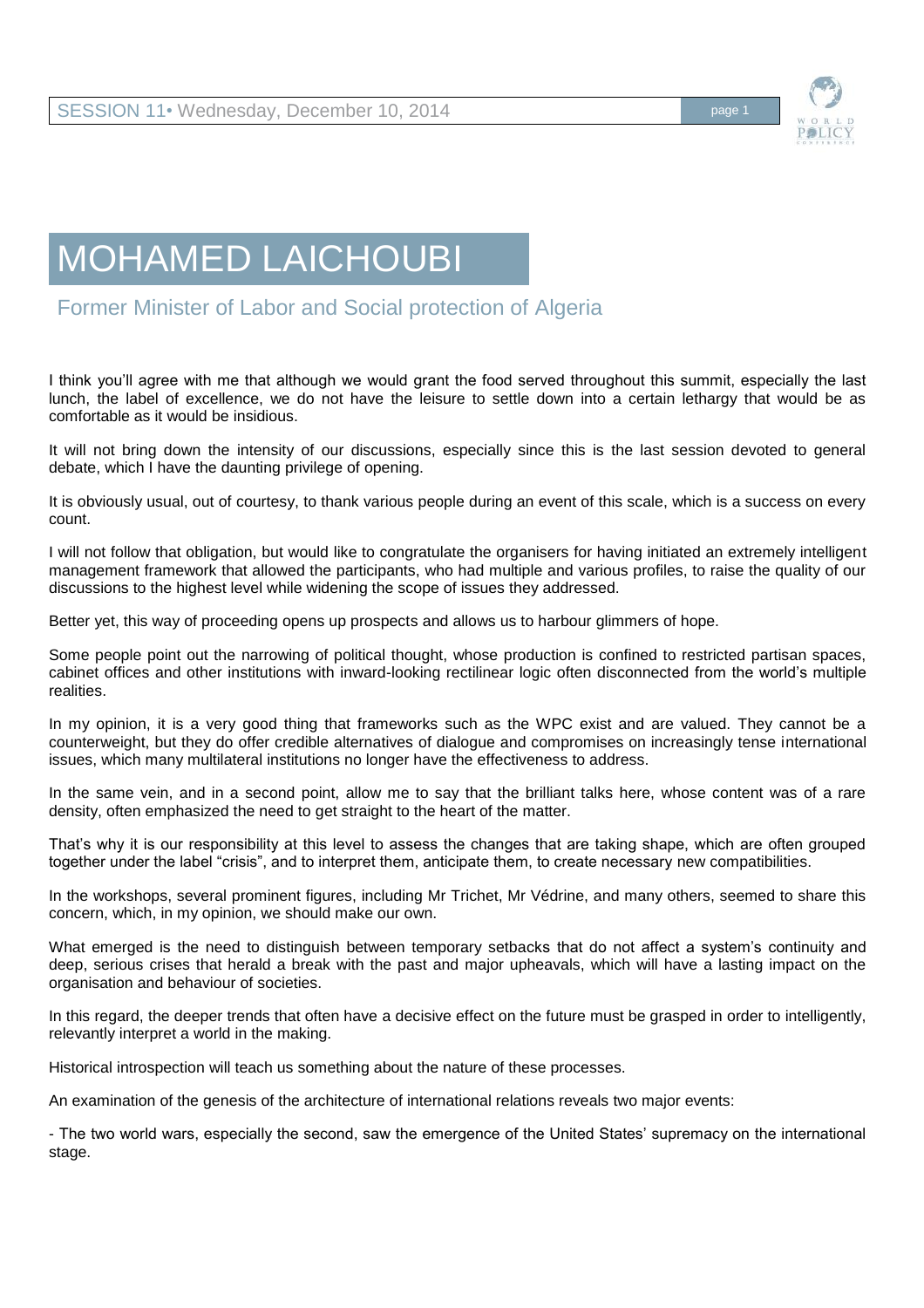

- The anti-colonial wars, which saw the emergence of nearly two-thirds of the world's population, triggered a veritable earthquake that shook the planet, even though they are often ignored by many historians and analysts, who dwell on the winners of the two world wars rather than the victors of the anti-colonial struggles—all the more surprising since some of them are going to become major players in the changes taking shape as a part of today's globalisation.

These two events combined will have a decisive influence on all the changes we're going to mention.

In this context, after the Pax Anglo-Saxonica and the sharing of global responsibilities, the Pax Americana was established.

The United States mastered new technologies, and a new system took shape (Yalta, Bretton Woods, Dumbarton Oaks, Washington and San Francisco).

After 1949, the United States was in the centre and on top. It supplanted Europe, restructured and modernised the global (capitalist) economy and set up security systems that have lasted until today.

At the same time, and paradoxically, the involvement of oppressed peoples eager for freedom in the two world wars, portrayed as causes of justice and the rejection of Fascist domination, sped up the course of history and destroyed the degrading pecking order established by the colonial powers.

These events put together, world wars and anti-colonial wars, hastened the disappearance of the old order and triggered the collapse of the great colonial empires and the global economic system associated with them.

That is when the process of a new approach to international relations began to germinate, setting off a slow process that lasted several decades.

A new philosophy gradually came about and Africa, China, India, South America—making up the majority of the planet's population—expressed the need for a new international governance that slowly emerged over the course of several decades before becoming a necessity, even though it was hindered by the Cold War, which scrambled its readability (the non-aligned movement and theories about the new world economic order).

After the fall of the Berlin Wall, the process gathered speed as new demographic and technological powers, China, India, South Korea, Brazil, etc., started flexing their muscles.

The pecking order was reshuffled and the five nuclear powers lost their monopoly on atomic weapons. These changes aren't limited to economic, social or climate issues; the whole international order established 70 years seems to be called into question.

The geopolitical restructuring that began at the end of the Cold War appears more clearly.

A new understanding of the international stage, including by laymen, is emerging.

After India and Pakistan, in the confusion Iran, at first with backing from Turkey and Brazil, which offered to facilitate talks, argued for the right to control civilian uses of nuclear power.

It must be understood that a group of countries considers peaceful nuclear power a key to scientific development and progress.

South Korea, one of the poorest countries, became a serious competitor several decades ago and has just supplanted the Western countries in the sale of nuclear power stations and other technologies. Samsung has become one of the world's top ten companies. South Korea's university teaching system is becoming one of, if not the most, successful in the world.

China, India and Brazil were forces to be reckoned with at the Kyoto, Doha and Copenhagen summits.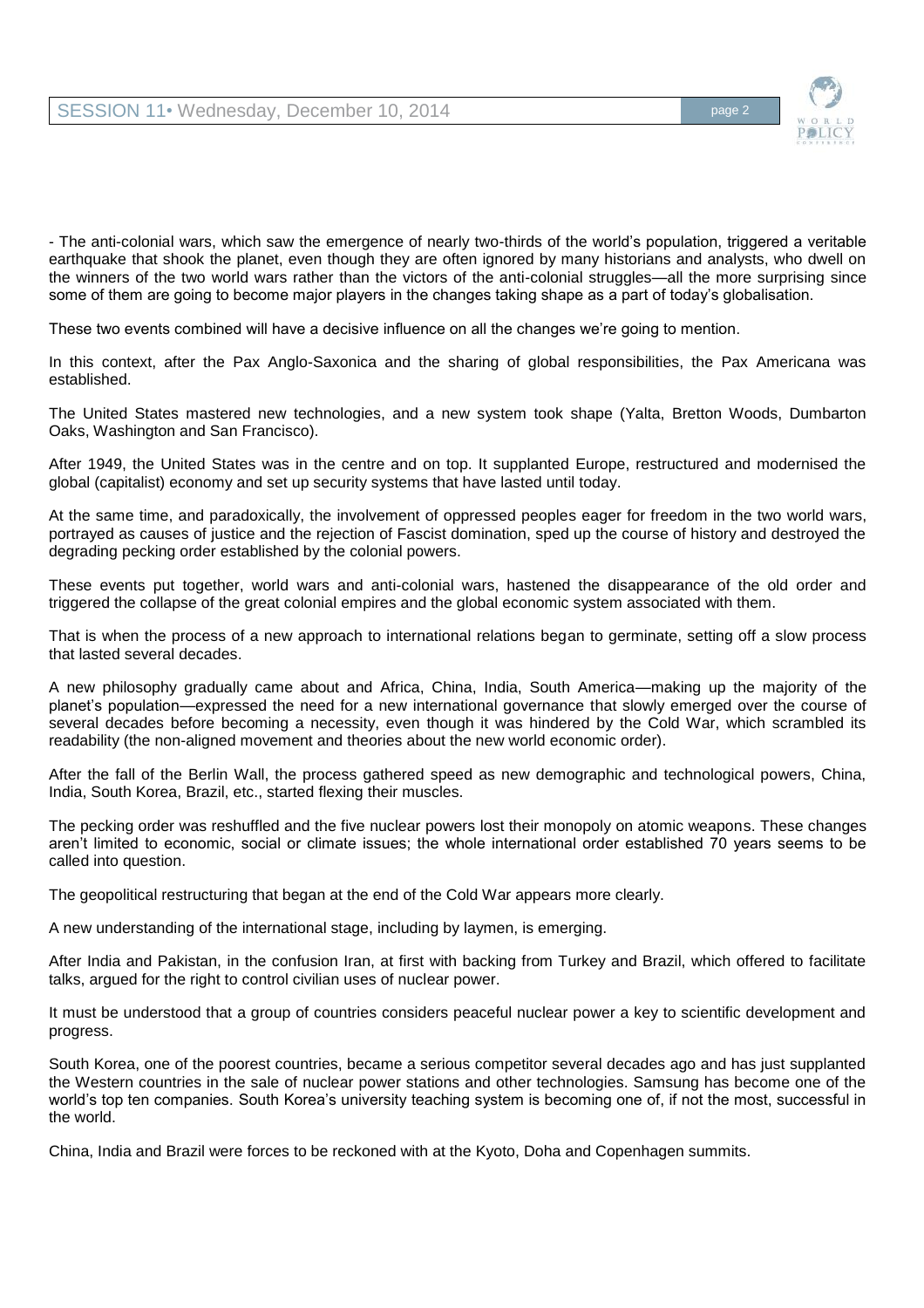

In 1950, the countries on the Mediterranean's northern shores had twice as many people as those on its southern shores (approximately 66%). In 2025, the exact opposite will be true: the countries on the southern shores will have twice as many people as those on the other side. The populations of Egypt and Algeria have tripled. In Algeria, life expectancy has risen from 52 to 75 and the number of women in the workforce tripled. In China, life expectancy increased from 35 in 1945 to 72 in 2009. China has become a global sequencing giant. Today the IMF officially announced that it has the world's biggest economy, while at the same time it ranks just 85th in per capital GDP.

Many emerging countries suffer from an imbalance between development and poverty and, despite significant catching up, they are threatened by social conflict.

Meanwhile, in the developed countries, distortions in development models afflict economies and societies.

Austerity policies are causing serious rifts.

All of these factors put together are changing the shape of international relations. We are witnessing the re-emergence of Asia and other postcolonial regions, continent countries such as China or semi-autonomous centres of global capitalism.

The system is heading towards polycentrism, which is why some people say that, despite Obama's stated intention of making this century another American century, the United States must become accustomed to pluralism and a smaller role in world affairs.

However, it is obvious that the end of the Cold War did not bring about the redefinition of the system it influenced, which is cracking under the pressure of new realities.

Four of the UN Security Council's five permanent members account for just 10% of the world's population. The representatives of 60% of the world's population are restricted to taking turns holding non-permanent seats.

A similar situation prevails at the World Bank and the IMF. Nine of the biggest Western countries plus Russia and Japan have 53.02% of the votes even though they account for 16% of the world's population.

In addition to all the changes we've just listed, it's important to mention demographic trends and their impact.

A report on the future of global demographics says that the Earth's population will rise to nine billion by 2050. Most of that growth will occur in Asia and Africa. The population of the developed countries will stagnate at 1.26 billion. The world will have two billion people over the age of 60 and the proportion of non-working to working people will more than double from 11% to 25%.

Véronique Riches Flores (an economist at Société Générale) says that "this will be a demographic shock with a spectacular shift in wealth from the developed to the emerging countries and an impoverishment of Europe.

In Europe, the drop in the number of working people and the world's lowest fertility rate will lead to a fall in per capita income ranging from 9 to 23%, which will spell a substantial redistribution of the world's GDP." Asia will gain eight points, the US four points because of its immigration policy and Africa one point whereas Europe will lose 12 points. By 2040 BRIC alone will account for 40% of the planet's senior citizens and will therefore experience a shortage of labour. To meet these challenges, in 2013 Germany became the second-leading country of immigration in the world behind the US (Figaro international, 21 May 2014, "Eldorado d'immigration").

Between 2013 and 2018, 2.6 million foreigners are expected to settle in Germany.

About these demographic changes with a shift of wealth, René Trégouet (Honorary Senator, Founder of the French Senate's Prospects Group) says that, ''faced with such perils, it will be necessary to reconsider all our models, dogmas and ways of analysing and thinking about immigration, economic development and cooperation with the poorest peoples and to understand that our future, our common destiny, is interconnected. That is why we must start building together.''